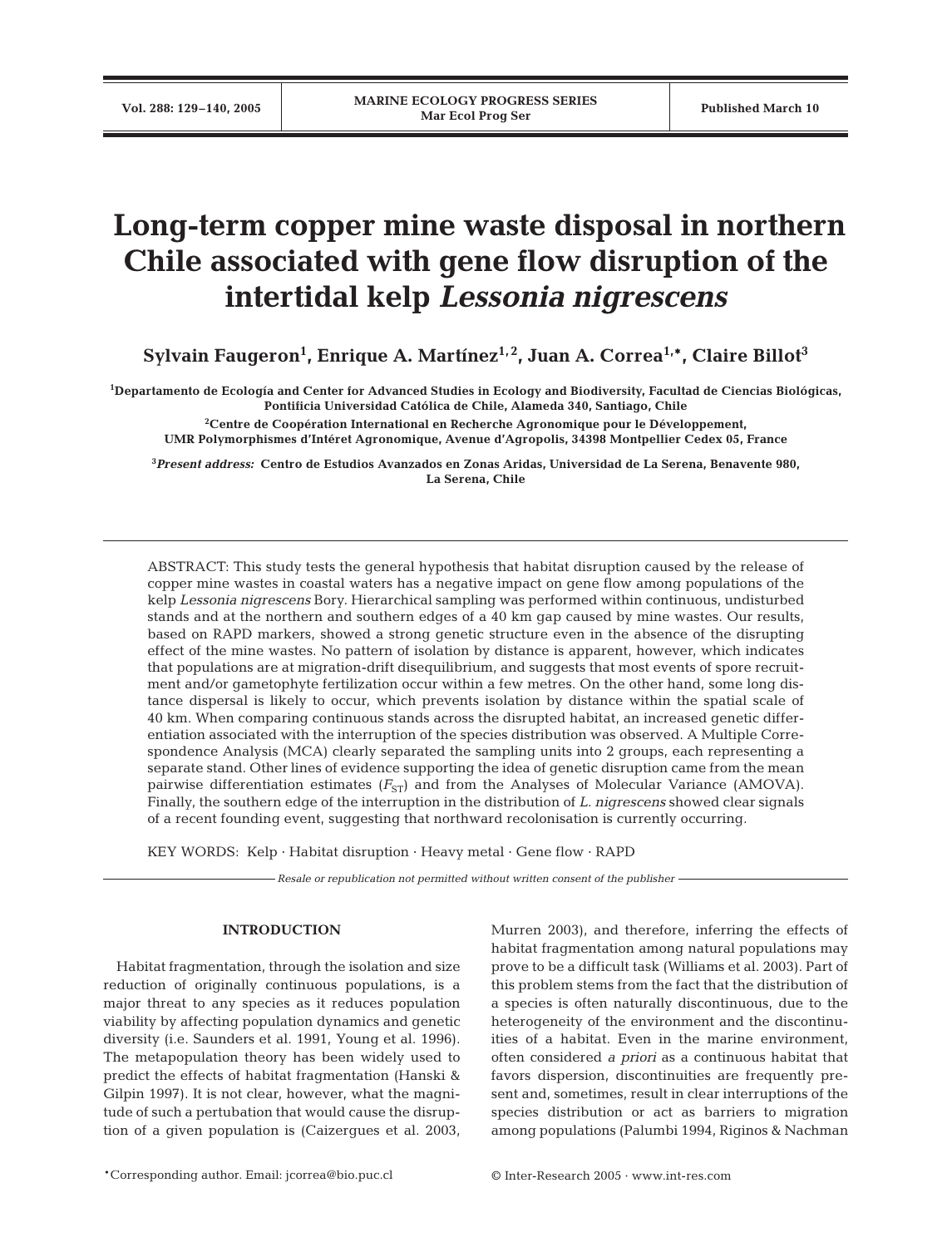2001). Furthermore, there is increasing evidence that these habitat discontinuities represent a key factor in reducing gene flow among marine populations and, thus, favours genetic differentiation. Examples include rock-reef fishes, where sandy beaches or deeper waters among islands can inhibit gene flow even in the presence of tidal currents (Bernardi 2000, Riginos & Nachman 2001), intertidal snails (Johnson & Black 1995) and other animal populations (reviewed by Palumbi 1994, Bohonak 1999). In seaweeds, accumulating evidence shows that, in most cases, gene flow occurs mainly between populations separated by short distances as a result of their short dispersal capacity (Valero et al. 2001). As a consequence, any interruption in their distribution is expected to accelerate genetic differentiation. For example, it was shown that natural discontinuities of the coast, such as estuaries and sandy beaches, strongly increases population differentiation at spatial scales of 5 km in the rocky intertidal red alga *Mazzaella laminarioides* (Faugeron et al. 2001, Faugeron 2002). Similar responses were reported for the brown alga *Laminaria digitata*, where relatively short interruptions (15 to 20 km) in its usually continuous distribution increases genetic differentiation (Billot et al. 2003). At a local spatial scale, spatial and temporal heterogeneity has been associated with a reduced and/or asymmetrical gene flow (Engel et al. 2004) and strong genetic and physiological substructuring of the populations (Ruckelshaus 1998, Wright et al. 2000, Zucarello et al. 2001).

Whenever sensitivity to habitat discontinuities has been assessed using organisms with low dispersal capacities, it has become a major challenge to separate the effects of natural discontinuities and the resulting historical barriers to gene flow from contemporary processes such as habitat fragmentation induced by humans (Young et al. 1996, Sork et al. 1999, Manel et al. 2003, Williams et al. 2003). Furthermore, contemporary changes in the pattern of gene flow may have no effect on the current genetic structure because genetic drift requires several generations to alter allele frequencies within populations. In this context, long generation times, large population sizes, or both are expected to cause the genetic structure of a population to remain unchanged for long periods of time, and make the detection of possible effects of human-induced population fragmentation difficult. Therefore, in order to properly sort past from contempory factors shaping a population, studies assessing the effects of habitat fragmentation on genetic structure must include sampling at similar spatial scales in both fragmented and continuous habitats (i.e. Caizergues et al. 2003, Williams et al. 2003).

Taking all the above into consideration, the present study assesses the potential effects of a human-induced barrier to gene flow on the genetic differentiation among kelp populations in northern Chile. Among the anthropogenic activities known to have caused severe and persistent disruptions in local diversity and abundance of intertidal and subtidal communities in northern Chile are those resulting from the disposal of solid and liquid wastes from copper mining. At 1 of these sites, Chañaral Bay, since the mining operations began in the early 1940s, major beach progradation, caused by the accumulation of sediments with high copper content, was accompanied by the disappearance of entire assemblages of benthic organisms around the discharge points. After more than 60 yr of continuous waste discharges, Chañaral Bay is currently characterized by the presence of artificial tailing beaches interrupting the rocky coastline for 25 km, and a chronic enrichment of the coastal water by heavy metals, mainly copper (Correa et al. 1999). These changes in habitat were accompanied by an overall reduction in biological diversity and the persistent occurrence of intertidal benthic communities with a simplified structure (Castilla & Nealler 1978, Correa et al. 1999). An important kelp which is absent from this impacted area is *Lessonia nigrescens* Bory, one of the most ecologically and economically important species in the rocky intertidal habitats of the western southern Pacific (Santelices et al. 1980, Santelices & Ojeda 1984, Vásquez et al. 1998). Its ecological importance as an engineer species (sensu Jones et al. 1994) is suggested by studies showing that *L. nigrescens* facilitates the recruitment of macro-invertebrates and algae that find refuge from desiccation and wave impact (Villouta & Santelices 1984). The importance of this species is further supported by reports demonstrating the role of the holdfast as a habitat for several taxa of intertidal invertebrates (Cancino & Santelices 1984, Vásquez & Santelices 1984, Muñoz & Santelices 1989). *L. nigrescens* is also a main marine commercial resource for the production of alginates, gel-forming polysaccharides, included in food, cosmetics and paint industries. *L. nigrescens*, a species with an apparently poor capacity for dispersal, has a heteromorphic haploid-diploid life cycle, with a macroscopic diploid phase (the sporophyte), and a microscopic haploid phase (the gametophyte). Despite the dispersal capacity of the meiospores released by the sporophytic thallus, the occurrence of an obligate alternate gametophytic phase, with separate male and female individuals, makes the dispersal of the species more complex and a successful recruitment of the sporophytic phase more difficult. For this reason, recovery of the continuity in *L. nigrescens* populations following natural or anthropic habitat disruptions is expected to be slow, as recently reported for re-colonization patterns after massive mortality of this kelp associated with the El Niño climatic event in 1982 (Martínez et al. 2003).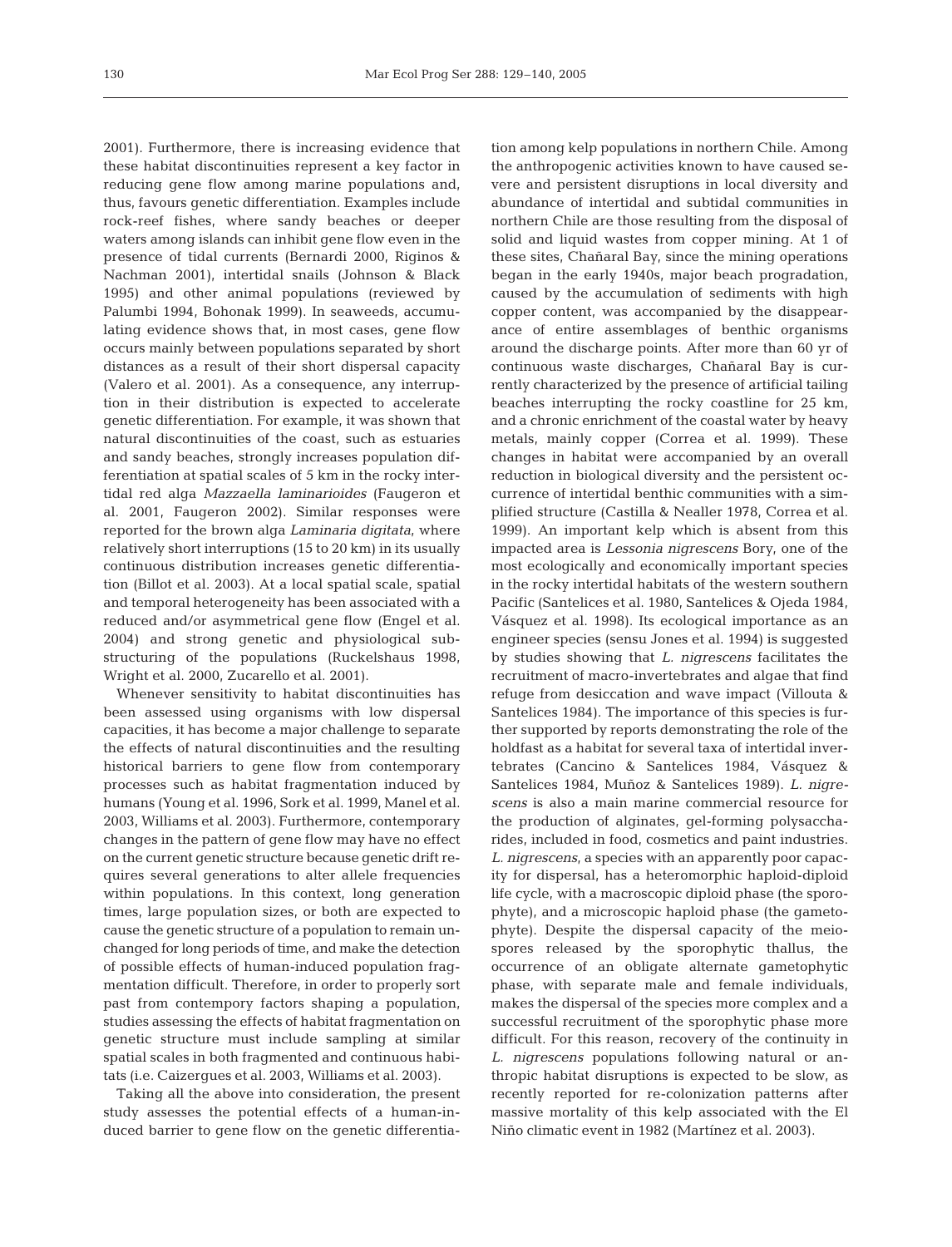

Fig. 1. Study sites and hierarchical sampling design applied within each sampled locality. The coastal area directy impacted by the mine wastes, where *Lessonia nigerscens* is totally absent, stretches northward from Villa Alegre to Pan de Azúcar

This study was designed to test the general hypothesis that genetic structure and gene flow in populations of *Lessonia nigrescens* were negatively affected by the disruption of its habitat resulting from more than 60 yr of continuous mining wastes disposal. We used RAPD markers to characterize population genetic structure within and between continuous stands separated by the impacted area.

### **MATERIALS AND METHODS**

**Sampling design.** The coast around the city of Chañaral was systematically screened to determine the exact points where the continuous distribution of the southern and northern stands of *Lessonia nigrescens* were interrupted. A hierarchical sampling design (Fig. 1) was applied in the northern and southern stands to incorporate different geographical distances, with 3 localities sampled in each stand. The 2 localities at the very border of the disruption were Pan de Azúcar in the northern stand and Villa Alegre in the

southern stand, both separated by 42 km (linear distance). In each stand, 1 locality was chosen at a distance from the border similar to the disruption distance. In the northern stand, Guanillo was located at 35 km from Pan de Azúcar, and in the southern stand, Zenteno was chosen at 40 km from Villa Alegre. Finally, 2 localities were chosen close (10 km) to the border sites, i.e. Punta Carrizalillo for the northern

stand and Torres del Inca for the southern stand. The sampling scheme included quadrants of  $5 \text{ m}^2$  as the basic sampling unit, plots made of 2 quadrants separated by 20 m and sites made of 2 plots separated by 300 m. Each locality included 2 sites separated by 1 km. The density of individuals was recorded at each site using transects and by counting all individuals in 1  $m<sup>2</sup>$  quadrants separated 5 m from each other. Within each quadrant, 30 to 35 individuals were sampled for molecular analysis.

**Tissue preparation, DNA extraction and RAPD-PCR.** Each sampled frond was brushed under running tap water and carefully checked for the absence of epiphytes, necrosis, reproductive sori or any other feature indicative of contamination or tissue degradation. Thin flakes of cortical tissue were

excised from clean and healthy parts of the fronds and put in 2 ml tubes with silica gel beads. DNA was extracted from  $3 \times 3$  mm fragments of cortical tissue following the protocol of Martínez et al. (2003), with the exception that the tissue was directly ground in the 2 ml tubes with the extraction buffer using sterile plastic pestles. The quality and quantity of DNA was monitored by electrophoresis on agarose gel and UV absorption at 260 and 280 nm using a SmartSpec spectrophotometer (Bio-Rad). All the samples were diluted to 10 ng  $\mu$ <sup>-1</sup> and RAPD-PCRs were performed using the same protocol and the same primers described in Martínez et al. (2003). Amplified fragments were separated by electrophoresis on 1.5% Trisacetic acid-EDTA (TAE) agarose gels stained with ethyl bromide (EtBr) for visualisation. Bands were scored manually from printed pictures and cross checked by 2 people. PCRs were repeated and a total of 33 reproducible and clearly recognizable bands were selected (Table 1). Only samples that produced a clear pattern of presence or absence of the selected RAPD fragments were retained for the subsequent

Table 1. Sequences of RAPD primers used, number and size of the 33 informative bands

| RAPD<br>primers | Sequence $(5' \rightarrow 3')$ | Band sizes (bp)                                   |
|-----------------|--------------------------------|---------------------------------------------------|
| C2(10)          | <b>GTGAGGCGTC</b>              | 1026, 885, 813, 763, 672, 604, 567, 458, 421, 379 |
| C8(8)           | <b>TGGACCGGTG</b>              | 1193, 1109, 982, 936, 620, 452, 431               |
| C11(9)          | AAAGCTGCGG                     | 1451, 1281, 1204, 1062, 895, 745, 659, 607, 465   |
| L5(7)           | ACGCAGGCAC                     | 765, 733, 674, 594, 557, 501, 350                 |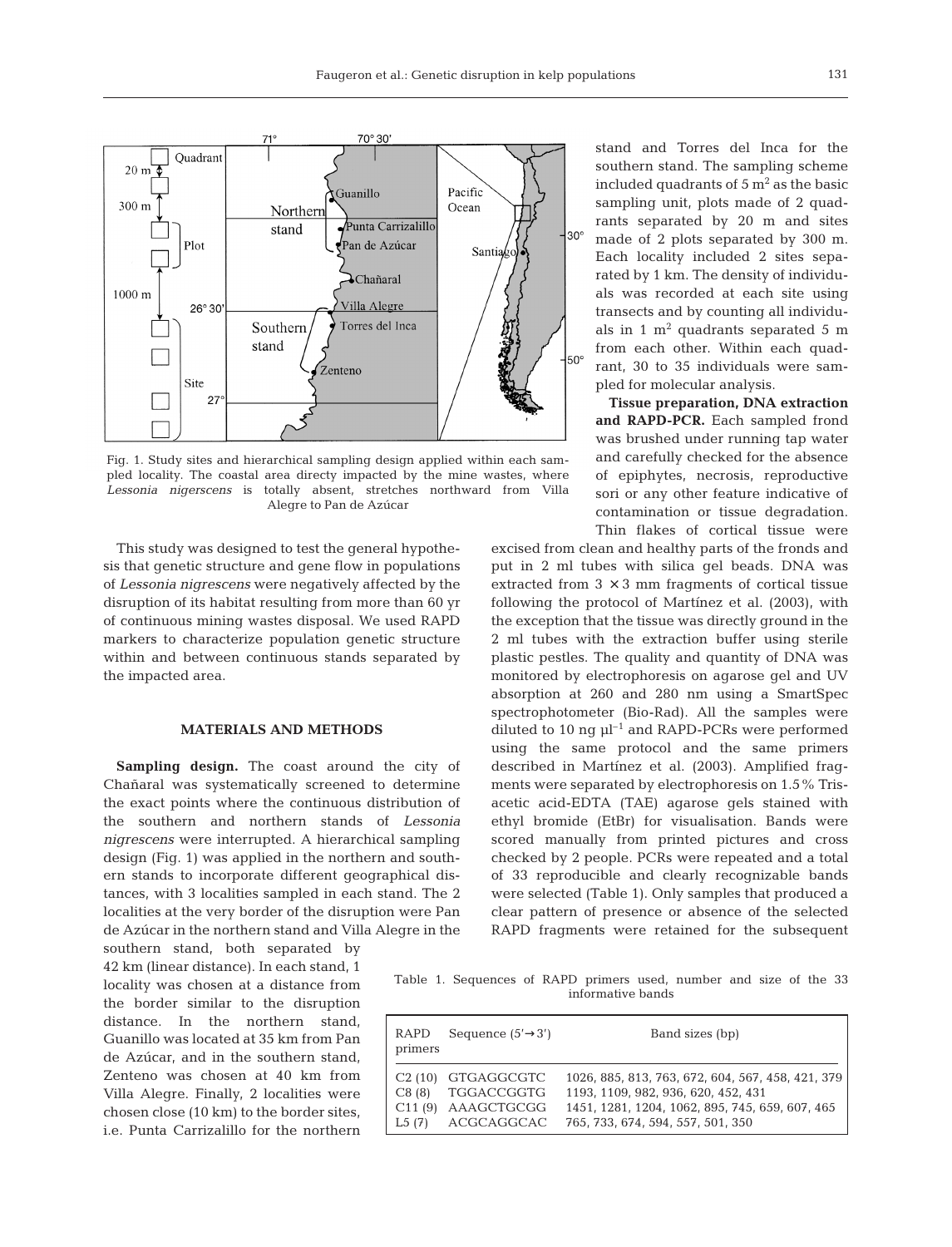population analyses. Therefore, from a total of about 1000 analyzed samples, 864 were available for data analyses (i.e. 426 individuals from the northern stand and 438 from the southern stand). Mean number of samples per quadrants ranged between 15 in Punta Carrizalillo to 22 in Pan de Azúcar (Fig. 2A). Each band was considered as a phenotypic trait coded as present or absent and assumed to correspond to a single locus.

**Data analysis.** Kelp density within each stand was compared between border localities and the others by Student's *t*-tests. Genetic diversity within each quadrant was estimated by the percentage of polymorphic loci and the Shannon-Wiener diversity index (*H*', Bussell 1999). The average genetic diversity was compared between border localities and the others by Student's *t*-tests. Comparisons were also performed between the northern and southern localities. Additionally, the proportions of phenotypes shared among the individuals of the same locality, among individuals from separate localities and among individuals from the northern and the southern stands were calculated. For the 'between localities' calculations, only 3 combinations were considered, corresponding to pairs of localities separated by equivalent geographic distances: Pan de Azúcar and Villa Alegre (i.e. the area of the disruption), Guanillo and Pan de Azúcar (both from the northern stand) and Villa Alegre and Zenteno (both from the southern stand).

In order to explore the role of the disruption on the distribution pattern of the genetic variance among the northern and southern stands, a Multiple Correspondence Analysis (MCA) was performed using each locus as an independent binary variable. MCA is a simple ordination method based on the principles of factorial analysis of correspondences which has been adapted for multilocus genotypic data (She et al. 1987). It allows a description of the distribution of the genetic diversity within the landscape based on the comparison of the factor map with the geographical map. Furthermore, Guinand (1996) demonstrated the relation of some model parameters with a linear combination of monolocus sub-structure estimates  $(F_{ST})$ . Because of the high number of individuals involved in the analysis, the output of the MCA was simplified by plotting the center of gravity of groups of individuals defined at the spatial scale of choice, as proposed by the software Genetix (Belkir et al. 1996). This analysis is not strictly equivalent to the Constant Row MCA proposed by Guinand (1996), however, as groups contribute to the total inertia with different weights according to their size. In the present analysis, plots were considered as the basic units. The significance of the genetic differentiation due to the disruption was then estimated by comparing the mean pairwise  $F_{ST}$  among quadrants of the different localities within and between the north-



Fig. 2. Average parameter values for populations of *Lessonia nigrescens*. (A) Mean number of samples analysed per quadrant. (B) Mean density of individuals  $(N \ m^{-2})$ . (C) Mean diversity per quadrant (expressed by the Shannon-Wiener index, *H*'). (D) Mean percentage of polymorphic loci within quadrants. Bars indicate standard deviation

ern and southern stands. Because of the dominance of the RAPD marker, allele frequencies cannot be estimated properly for diploid organisms. Thus,  $F_{ST}$  values were estimated from the mean number of pairwise differences among phenotypes, that is  $\theta(\pi)$ , in the Arlequin output (Schneider et al. 2000), a method that does not rely on allele frequencies. The significance of each  $F_{ST}$  estimate was assessed by a permutation test (1000) permutations) followed by sequential Bonferroni's correction when performing multiple tests (Rice 1990).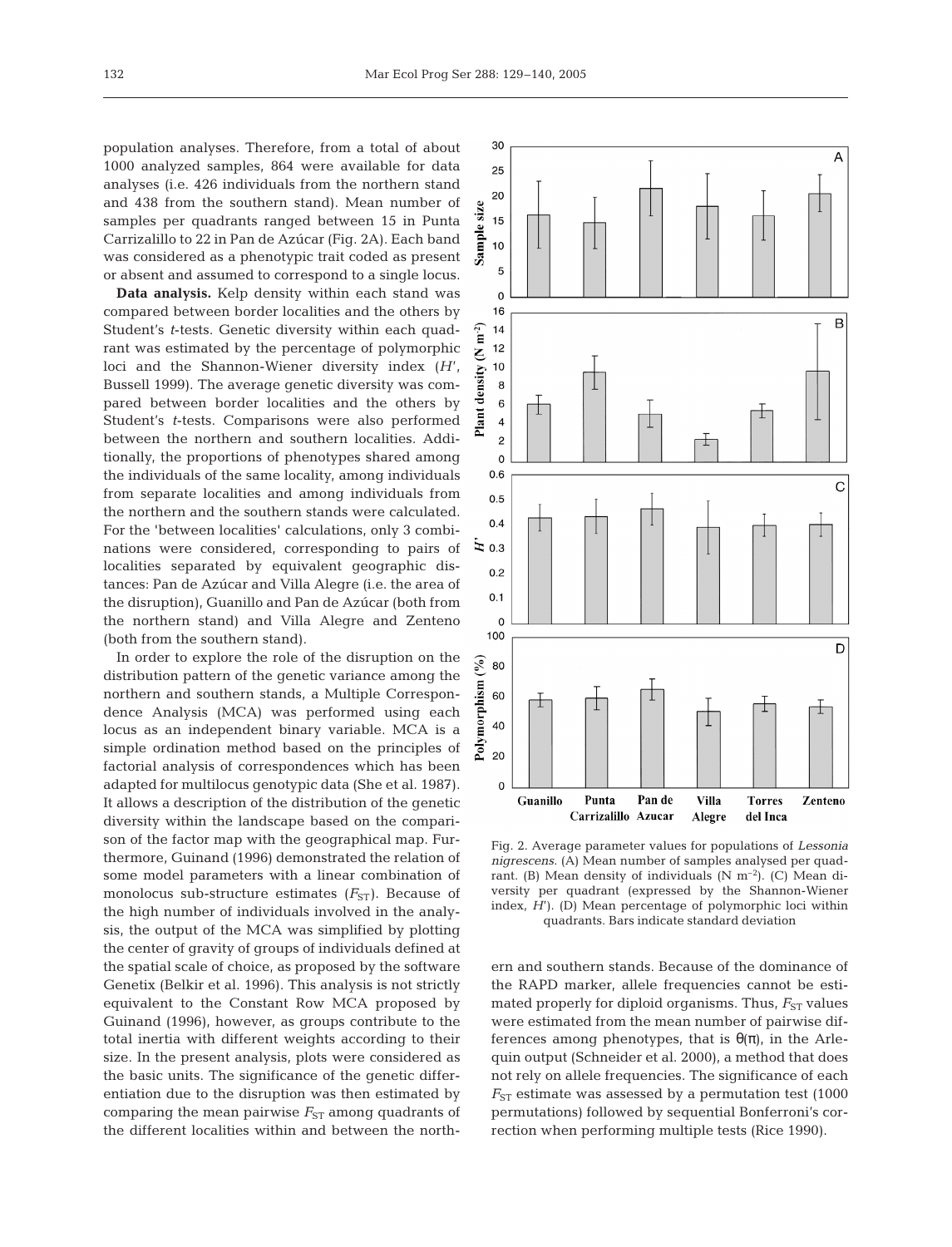Three series of tests were performed in order to assess specific hypotheses regarding the effect of habitat disruption on the population genetic structure of *Lessonia nigrescens*. The first hypothesis states that, at similar spatial distances, genetic differentiation is greater across the disruption than within each stand (i.e. continuous distribution). It was tested by comparing mean pairwise  $F_{ST}$  between localities between stands (Pan de Azúcar and Villa Alegre, Punta Carrizalillo and Torres del Inca) to mean pairwise  $F_{ST}$ between localities within stands (Zenteno and Villa Alegre, Zenteno and Torres del Inca, Guanillo and Pan de Azúcar, Guanillo and Punta Carrizalillo). The second hypothesis states that genetic differentiation between stands is higher when geographic distance between populations is higher. It was tested by comparing mean pairwise  $F_{ST}$  between pairs of equidistant localities (i.e. Guanillo and Zenteno, Punta Carrizalillo and Torres del Inca, Pan de Azúcar and Villa Allegre). Finally, the third hypothesis states that populations at the border of the habitat disruption are at a migrationdrift disequilibrium. It was tested by comparing mean pairwise  $F_{ST}$  between localities within stands. All comparisons were done using Student's *t*-tests. Three kinds of hierarchical Analyses of Molecular Variances (AMOVA) (Excoffier et al. 1992) were performed to identify the spatial scales at which genetic differentiation occurs: (1) partitioning the total variance into 'Between Stands' and 'Among Localities within Stands', (2) partitioning the total variance within each stand into 'Among Localities' and 'Between Sites within Localities', and (3) partitioning the total variance within each locality into 'Between Sites' and 'Between Plots within Sites'. The different fixation indices were tested by 1000 permutations as follows: global sub-structure index  $(\Phi_{ST})$  was tested by permuting phenotypes among sub-groups among groups; differentiation between sub-groups within groups  $(\Phi_{SC})$ was tested by permuting phenotypes among subgroups within groups; and differentiation between groups  $(\Phi_{CT})$  was tested by permuting sub-groups among groups.

#### **RESULTS**

Overall, mean density of *Lessonia nigrescens* for the localities under study was of 5.9 individuals  $m^{-2}$  $(SD = 5.4)$ . It was slightly but significantly higher in the northern than in the southern stand  $(t = 2.55,$  $p = 0.014$ ). In addition, density of adult plants was significantly lower at the 2 border localities  $(t = 8.75,$ p < 0.0001; Fig. 2B), particularly at Villa Alegre, when compared with all the other localities. Whereas in the southern-most locality of Zenteno the mean density was significantly higher than at the northern-most locality, Guanillo  $(t = 2.93, p < 0.0027)$ , an important intra-locality patchiness was apparent as indicated by its higher variance (Fig. 2B).

The 2 indices of genetic diversity, Shannon-Wiener index and polymorphism (% of polymorphic loci), were significantly higher the 3 localities from the northern stand than the 3 from the southern stand (Fig.  $2C_i$ )  $t = 2.643$ ,  $p < 0.05$ , *t*-test on transformed values to satisfy normality requirements). Overall, polymorphism was high (93.9%), with the lowest values observed in samples from Villa Alegre (Fig. 2D). In general, at the smallest spatial scale, 30 out of the 48 quadrants had 20 or more polymorphic loci (out of 33 loci), and only 2 cases had less than 15 polymorphic loci (data not shown). Comparisons between the border sites and the others did not show significant differences.

The first factorial axis of the MCA explained ca. 25.3% of the total variance and clearly separated the individuals, represented by the center of gravity of the plots, into a northern group with positive coordinates and a southern group with negative coordinates (Fig. 3). In addition, the edge plot in Pan de Azúcar (i.e. the closest to the disruption area) had the highest positive coordinate on this axis, whereas the second plot of Villa Alegre (at 300 m of the edge plot) had the highest negative coordinate. The second factorial axis explained 18.1% of the total variance and separated the border, northern-most plot from Villa Alegre, from all the others (Fig. 3). Except for plots from Torres del Inca, which tightly grouped on the first axis, all other plots appeared dispersed and intermixed with those from the same stand, indicating that the geographic



Fig. 3. Multiple correspondence analysis of the genetic diversity. Each point represents the centre of gravity of all the samples in a plot. Total variance given in parentheses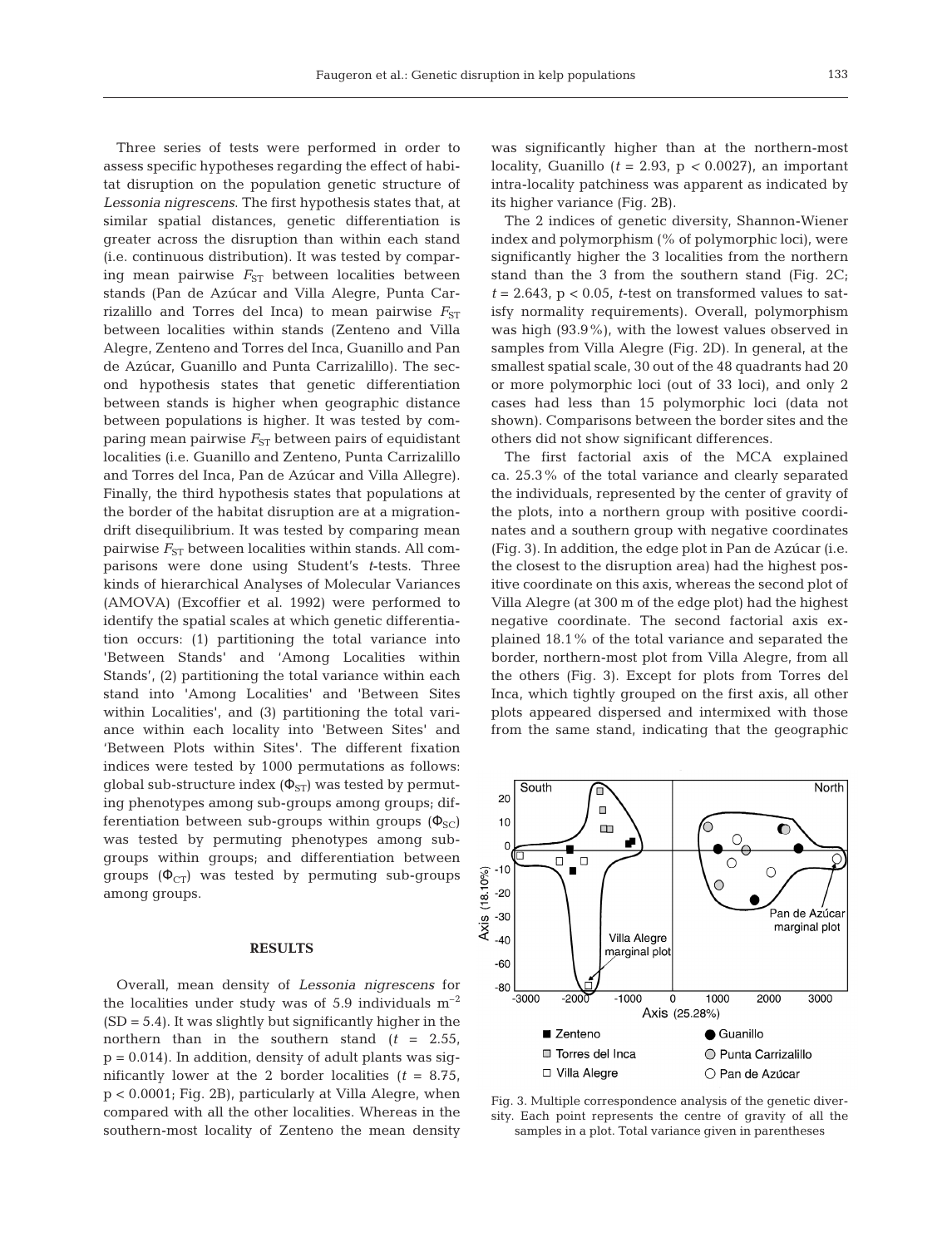

Fig. 4. Proportion of genetic phenotypes shared among localities of the northern and southern stands, and throughout the disruption area. GUA: Guanillo; PTC: Punta Carrizalillo; PAZ: Pan de Azúcar; VIA: Villa Alegre; TDI: Torres del Inca; ZEN: Zenteno

distances were not correlated to the genetic differences on these first 2 axes. Thus, whereas the first axis mainly represented the genetic structure related to the disruption, the second axis reflected the characteristics of the edge at Villa Alegre.

The analysis of shared genetic phenotypes showed that most phenotypes (>750) are unique, and less than 10 were shared by individuals from the 3 localities within each stand. The 3 localities of the northern stand shared a significantly smaller  $(t = 2.72, p < 0.05)$ proportion of phenotypes (1.7 to 3.8% of the phenotypes shared between localities) than the 3 southern localities (5.4 to 11.5%). Although no phenotypes were shared between the 2 border localities (Fig. 4), 4 (i.e.

Table 2. Comparisons of mean pairwise  $F_{ST}$  between localities within stands, between stands and within versus between stands. p-values of the comparison of the mean pairwise  $F_{ST}$  were obtained from 2-tailed *t*-tests. Gua: Guanillo, PC: Punta Carrizalillo, PA: Pan de Azúcar, VA: Villa Alegre, TI: Torres del Inca, Zent: Zenteno

|                               | Pairwise<br>localities                                               | Mean $F_{ST}$                                                        | Pairwise<br>localities                                                                 | Mean $F_{ST}$                                                        | p                                                                                  |
|-------------------------------|----------------------------------------------------------------------|----------------------------------------------------------------------|----------------------------------------------------------------------------------------|----------------------------------------------------------------------|------------------------------------------------------------------------------------|
| Within-<br>stands             | Zent-VA<br>Gua-PA                                                    | 0.223<br>0.152                                                       | Zent-TI<br>Gua-PC                                                                      | 0.144<br>0.147                                                       | < 0.0001<br>0.547                                                                  |
| Between-<br>stands            | VA-PA<br>VA-PA<br>TI-PC                                              | 0.285<br>0.285<br>0.178                                              | TI-PC<br>Gua-Zent<br>Zent-Gua                                                          | 0.178<br>0.209<br>0.207                                              | < 0.0001<br>< 0.0001<br>0.032                                                      |
| Between- vs.<br>Within-stands | VA-PA<br>VA-PA<br>VA-PA<br>VA-PA<br>TI-PC<br>TI-PC<br>TI-PC<br>TI-PC | 0.285<br>0.285<br>0.285<br>0.285<br>0.178<br>0.178<br>0.178<br>0.178 | Zent-VA<br>$Gua-PA$<br>Zent-TI<br>$Gua-PC$<br>Zent-VA<br>Gua-PA<br>Zent-TI<br>$Gua-PC$ | 0.223<br>0.152<br>0.144<br>0.147<br>0.223<br>0.152<br>0.144<br>0.147 | < 0.0001<br>< 0.0001<br>< 0.0001<br>< 0.0001<br>< 0.001<br>0.016<br>0.015<br>0.016 |

0.46% of all pairs of phenotypes) were shared between the northern and southern stands, all belonging to the most distant localities (Fig. 4). Finally, 4 phenotypes (i.e. 1.3% of the possible pairs of phenotypes) were shared between Zenteno and Villa Alegre, and 6 phenotypes (i.e. 1.9%) were shared between Pan de Azúcar and Guanillo, both pairs of localities separated by geographic distances similar to those between the 2 border localities.

Pairwise  $F_{ST}$  estimates showed a strong genetic differentiation between quadrants of *Lessonia nigrescens* at all spatial scales. After Bonferroni correction (nominal level of  $p = 0.000045$ , only 165 paired  $F_{ST}$ , out of the 1128 comparisons, were non-significant (data matrix not shown but available upon request). However, 12 out of 24 pairwise  $F_{ST}$ 

at the smallest spatial scale (i.e. quadrants separated by 20 m within a plot) were not significant  $(p > 0.05)$ . On the other hand, 4 of the significantly differentiated pairs of quadrants were from Villa Alegre. Within-locality, the mean pairwise  $F_{ST}$  (including spatial scales from 20 m to 1 km) was around 0.17, except for Villa Allegre, where it reached 0.30, and for Zenteno, where it was 0.12. Comparisons of mean pairwise  $F_{ST}$  between localities of the same stand showed no significant differences for the northern stand  $(p = 0.547)$  but higher differentiation between Zenteno and Villa Alegre (mean  $F_{ST}$  = 0.223) than between Zenteno and Torres del Inca ( $F_{ST}$  = 0.144, p < 0.0001, Table 2). Comparisons between localities between stands showed that the differentiation between

the 2 populations at the border of the disruption (i.e. Pan de Azúcar and Villa Alegre; mean  $F_{ST}$  = 0.285) was stronger (p < 0.0001) than between Punta Carrizalillo and Torres del Inca (mean  $F_{ST} = 0.178$ ) and between Guanillo and Zenteno (mean  $F_{ST}$  = 0.209). Differentiation between Guanillo and Zenteno was slightly but significantly higher (p = 0.032) than between Punta Carrizalillo and Torres del Inca (Table 2). Genetic differentiation was on average higher between than within stands, except when Villa Alegre was considered for the within-stand comparisons and not between stand (Table 2).

The  $\Phi_{ST}$  estimate from the AMOVA including all the localities from both stands revealed strong and significant overall genetic structure ( $\Phi_{ST}$ =0.13, p < 0.001). The subsequent hierarchical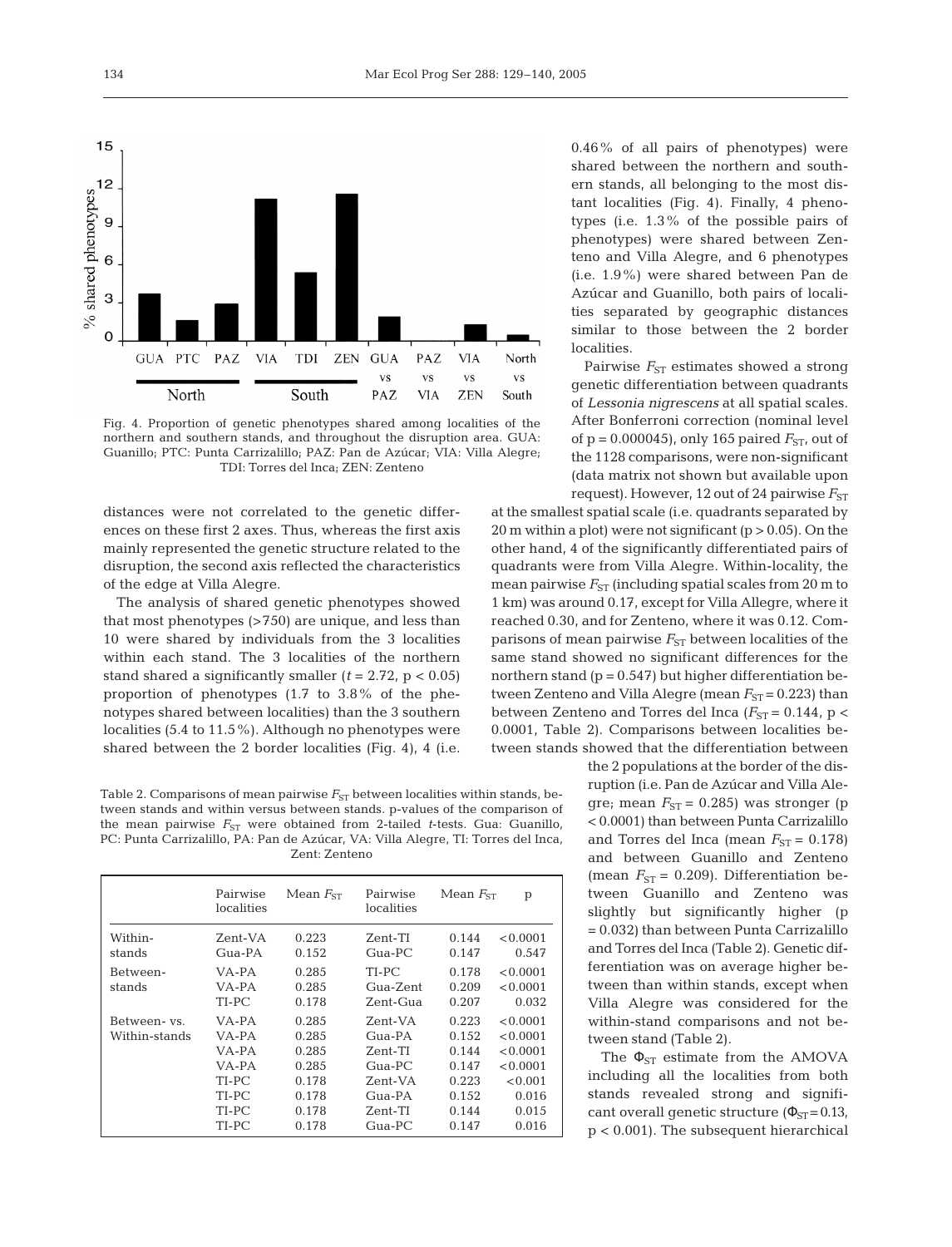| Table 3. Lessonia nigrescens. Hierarchical AMOVA. * $p < 0.05$ ; *** $p < 0.001$ ; not significant. $\Phi_{ST}$ : global sub-structure index; |  |  |  |  |  |  |
|-----------------------------------------------------------------------------------------------------------------------------------------------|--|--|--|--|--|--|
| $\Phi_{\text{SC}}$ : differentiation between sub-groups within groups; $\Phi_{\text{CT}}$ : differentiation between groups                    |  |  |  |  |  |  |

|                                                  |                                                                                     | df                             | <b>SS</b>        | % variation      | <b>Fixation indices</b>                                      |  |  |
|--------------------------------------------------|-------------------------------------------------------------------------------------|--------------------------------|------------------|------------------|--------------------------------------------------------------|--|--|
| (A) Analysis among localities and between stands |                                                                                     |                                |                  |                  |                                                              |  |  |
|                                                  | Between stands<br>Among localities<br>within stands                                 | $\mathbf{1}$<br>$\overline{4}$ | 180.7<br>148.7   | 7.59<br>5.38     | $\Phi_{CT} = 0.076$ ***<br>$\Phi_{SC} = 0.058$ ***           |  |  |
|                                                  | Within localities<br>Total                                                          | 860<br>865                     | 3248.4<br>3577.8 | 87.03            | $\Phi_{ST} = 0.130$ ***                                      |  |  |
|                                                  | (B) Analysis among localities and between sites within localities of the same stand |                                |                  |                  |                                                              |  |  |
| Northern Stand                                   | Among localities<br>Between sites<br>within localities                              | 3<br>2                         | 65.7<br>57.5     | 2.41<br>5.29     | $\Phi_{CT} = 0.024$ *<br>$\Phi_{SC} = 0.054$ ***             |  |  |
|                                                  | Within sites<br>Total                                                               | 420<br>425                     | 1589.2<br>1712.3 | 92.30            | $\Phi_{ST} = 0.077$ ***                                      |  |  |
| Southern Stand                                   | Among localities<br><b>Between</b> sites<br>within localities                       | 3<br>$\overline{2}$            | 82.9<br>70.6     | 3.08<br>7.02     | $\Phi_{CT} = 0.031$ *<br>$\Phi_{SC} = 0.072$ ***             |  |  |
|                                                  | Within sites<br>Total                                                               | 420<br>425                     | 1531.2<br>1684.8 | 89.90            | $\Phi_{ST} = 0.101$ ***                                      |  |  |
|                                                  | (C) Intra-locality analyses between sites and between plots within sites            |                                |                  |                  |                                                              |  |  |
| Guanillo                                         | Between sites<br>Between plots<br>within sites                                      | $\mathbf{1}$<br>$\overline{2}$ | 17.3<br>24.2     | 1.72<br>7.18     | $\Phi_{CT} = 0.017$ <sup>ns</sup><br>$\Phi_{SC} = 0.073$ *** |  |  |
|                                                  | Within plots<br>Total                                                               | 129<br>132                     | 447.9<br>489.4   | 91.10            | $\Phi_{ST} = 0.089$ ***                                      |  |  |
| Punta Carrizalillo                               | Between sites<br>Between plots<br>within sites                                      | $\mathbf{1}$<br>$\overline{2}$ | 11.3<br>17.4     | 0.97<br>4.46     | $\Phi_{CT} = 0.010$ <sup>ns</sup><br>$\Phi_{SC} = 0.045$ *** |  |  |
|                                                  | Within plots<br>Total                                                               | 115<br>118                     | 425.3<br>454.1   | 94.57            | $\Phi_{ST} = 0.054$ ***                                      |  |  |
| Pan de Azúcar                                    | Between sites<br>Between plots<br>within sites                                      | $\mathbf{1}$<br>$\overline{2}$ | 28.8<br>33.5     | 3.08<br>7.32     | $\Phi_{CT} = 0.031$ <sup>ns</sup><br>$\Phi_{SC} = 0.075$ *** |  |  |
|                                                  | Within plots<br>Total                                                               | 170<br>173                     | 640.7<br>703.1   | 89.61            | $\Phi_{ST} = 0.104$ ***                                      |  |  |
| Villa Alegre                                     | Between sites<br>Between plots<br>within sites                                      | $\mathbf{1}$<br>$\overline{2}$ | 28.5<br>65.4     | $-2.02$<br>20.05 | $\Phi_{CT} = 0$ ns<br>$\Phi_{SC} = 0.197$ ***                |  |  |
|                                                  | Within plots<br>Total                                                               | 141<br>144                     | 482.6<br>576.6   | 81.97            | $\Phi_{ST} = 0.180$ ***                                      |  |  |
| Torres del Inca                                  | Between sites<br>Between plots<br>Within sites                                      | $\mathbf{1}$<br>$\overline{2}$ | 13.9<br>18.9     | 1.67<br>5.32     | $\Phi_{CT} = 0.017$ <sup>ns</sup><br>$\Phi_{SC} = 0.054$ *** |  |  |
|                                                  | within plots<br>Total                                                               | 126<br>129                     | 427.8<br>460.6   | 93.01            | $\Phi_{ST} = 0.070$ ***                                      |  |  |
| Zenteno                                          | Between sites<br>Between plots<br>within sites                                      | $\mathbf{1}$<br>$\overline{2}$ | 28.1<br>22.0     | 5.90<br>5.29     | $\Phi_{CT} = 0.059$ ***<br>$\Phi_{CT} = 0.056$ ***           |  |  |
|                                                  | Within plots<br>Total                                                               | 161<br>164                     | 514.5<br>564.6   | 88.81            | $\Phi_{ST} = 0.112$ ***                                      |  |  |

analysis revealed that the genetic differentiation between the northern and southern stands was higher ( $\Phi_{CT}$  = 0.076) than the genetic differentiation among localities within each stand  $\Phi_{SC} = 0.058$ ), although both were highly significant (p < 0.001, Table 3A). The hierarchical analysis within each stand confirmed a highly significant genetic structure ( $\Phi_{ST} = 0.077$  in the north,  $\Phi_{ST}$  = 0.101 in the south, p < 0.001 for both), but revealed that genetic differentiation among localities was weaker than between sites within localities (Table 3B). A similar trend was revealed by the hierarchical analyses at the within-locality scale: the highly significant genetic structure (p < 0.001 in all 6 cases) was mainly due to a highly significant genetic differentiation between plots within sites, whereas  $\Phi_{CT}$  were always smaller than  $\Phi_{SC}$  and significant in only 1 case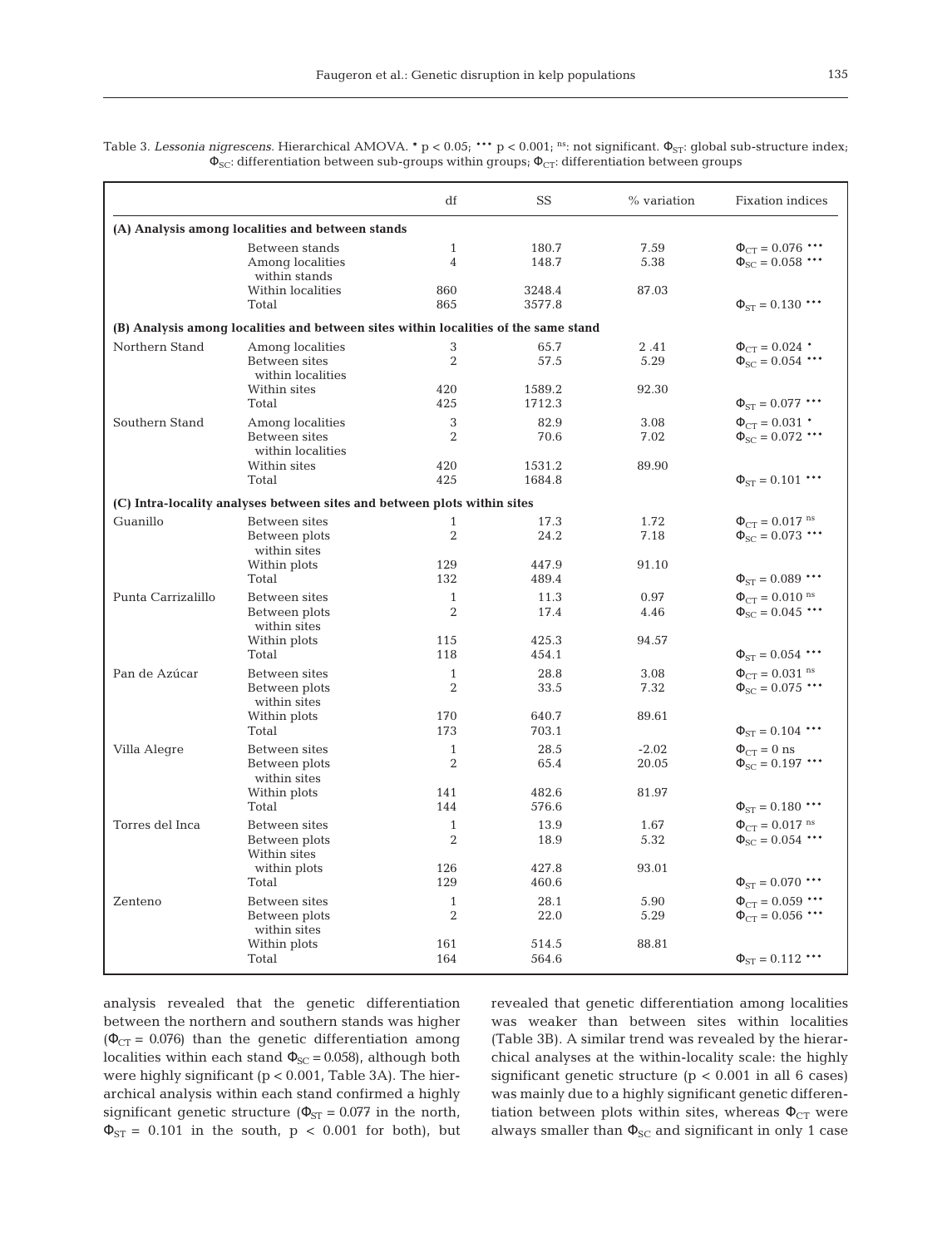(Zenteno, Table 3C). In all the intra-locality analyses, 94.9 to 100% of the total genetic variance was concentrated at the smallest spatial scales (within plots and between plots within sites, Table 3C).

## **DISCUSSION**

This study tested the hypothesis of a reduced gene flow between populations of the kelp *Lessonia nigrescens* due to habitat disruption by analyzing the genetic variability across a human–induced interruption in the distribution of the species. The population genetic structure within continuous stands was first analyzed to understand the patterns of genetic variability in the absence of a disrupting factor. In the light of these interpretations, the pattern of genetic differentiation across the interruption of species distribution is discussed in order to understand the role of the human induced disruption.

# **Population genetic structure within continuous stands**

We observed strong genetic structure within stands of *Lessonia nigrescens*, indicating that the localities are strongly genetically differentiated. The pattern was not hierarchical, however, i.e. genetic structure was always stronger at the smallest spatial scales regardless of the spatial units taken into consideration, and no isolation by distance was detected. This was indicated by the within-stand AMOVAs that always showed a strong overall structure, but differentiation among sub-groups within groups was always higher than differentiation among groups. Further support came from the MCA, which did not show any grouping of plots according to their geographical origin (except for plots in Torres del Inca on the first axis), indicating that populations are at migration-drift disequilibrium (Slatkin 1993). This has already been reported for the green algae *Cladophoropsis membranacea*, where genetic differentiation among populations was stronger within than among islands of the Canary archipelago (van der Strate et al. 2003). These authors argued that historical events such as paleoclimatic changes since the last glaciation period may explain the observed pattern rather than the potential gene flow among populations. In the case of *L. nigrescens*, historical changes cannot explain the observed genetic structure because the disequilibrium pattern was also detected at the smallest spatial scales.

A possibile explaination for the genetic sub-structure observed in *Lessonia nigrescens* is that, at small spatial scales, genotypes are not randomly distributed

but are organized in families (i.e. groups of genetically related individuals), as a result of the restricted dispersal of meiospores and/or of male gametes and recruitment taking place near the parental individual. Short dispersal distance is common in algae (Santelices 1990, Destombe et al. 1992, Norton 1992) and is generally associated with strong genetic structure at scales of up to a few tens of meters (Kusumo & Druehl 2000, Wright et al. 2000, Faugeron et al. 2001, Zucarello et al. 2001, van der Strate et al. 2003). An example of this comes from the paternity analyses of *Gracilaria gracilis* (Engel et al. 1999), where 80% of fertilizations reportedly occurred at distances smaller than 1 m (i.e. within tide pools) and resulted in a pattern of genetic structure determined by the spatial distribution of the tide pools (Engel et al. 2004). The apparent absence of isolation by distance, however, suggests that some long distance dispersion occurs among populations of *L. nigrescens*.

To fully understand the biological basis of these results, we must take into consideration the complex life cycle of kelps. *Lessonia nigrescens* is a dioecious organism with male and female organs developing on different microscopic haploid individuals. As in other Laminariales, the encounter of the egg with the spermatia in *L. nigrescens* is likely under the control of pheromones (Lüning & Müller 1978). Fertilization occurs on the female gametophyte only a few hours after release and therefore a successful fertilization requires that male and female gametophytes recruit at short distances from each other (i.e. a few centimeters) and become mature simultaneously because of the short life span of spermatia and the pheromone signals needed to find the female plant. The descendent diploid sporophyte does not disperse but germinates and develops *in situ*. Furthermore, meiospores are produced at the end of sporophytic blades and are released into the water column. Their life span as well as the duration of their capacity to adhere to the substratum is apparently short (less than 24 h, E.A. Martínez. unpubl. data), although their potential for long distance dispersal, either as free-living spores or on drifting fragments of mature thallus, is unknown and therefore should not be underestimated. Altogether, dispersal of spores and recruitment of juveniles of *L. nigrescens* seem to be limited by a series of factors (Martínez & Santelices 1998), suggesting that most events of recruitment occur in the vicinity of a parental individual, inducing a patchy structure and thus a high level of intra-site genetic structure. On the other hand, episodic events of longer distance dispersion that prevent isolation by distance cannot be ruled out and provide an alternative explanation for shared genotypes and absence of isolation by distance within the scale of 40 km. This pattern has been described in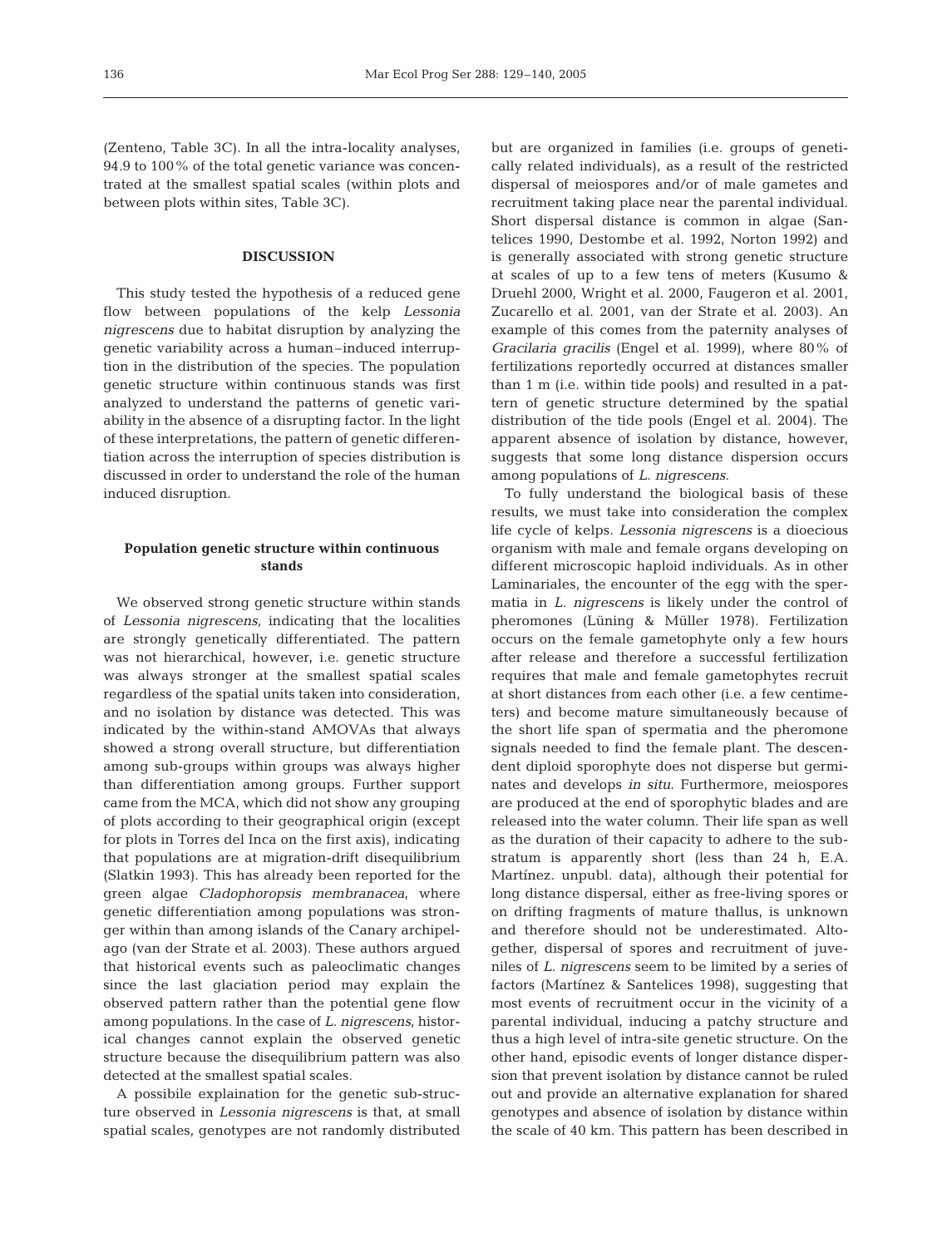the plant *Silene dioica*, where migration seems to be restricted as gravity is the major factor in the dispersion of seeds. In this case, differentiation among subgroups was twice as high as differentiation among groups (Giles et al. 1998), a pattern due to the kinstructured populations of small patches of genetically related individuals (Ingvarsson & Giles 1999). In order to refine our understanding of the small scale patterns occurring within populations of *L. nigrescens*, such as inbreeding and relatedness, a new study based on codominant markers would be required.

#### **Genetic differentiation due to habitat disruption**

Our study demonstrates that the interruption of the continuous distribution of *Lessonia nigrescens* due to the disruption of the habitat in the Chañaral area coincides with an increased genetic differentiation between stands occurring northward and southward from the impacted area. Three lines of evidence support this view. First, the MCA revealed a clear separation of the northern and southern stands based on the patterns of genetic variance among plots. Second, the proportion of genetic phenotypes shared by individuals across the disruption is reduced in comparison with the proportion of shared phenotypes between populations within stands. Indeed, only 0.5% of the phenotypes were shared across the disruption. Furthermore, they were shared by individuals from Guanillo and Zenteno, the 2 most distant localities, and may be likely due to homoplasy of the RAPD markers or to historical gene flow between these localities before the disruption. When considering similar spatial distances, results showed that not a single phenotype was shared between the 2 localities at the border of the disruption, whereas 1.9 and 1.3% of the phenotypes were shared between border populations and Guanillo or Zenteno, respectively. This conclusion must be viewed with caution, however, because of the low overall number of phenotypes that are shared among localities (probably due to genetic differentiation). The third line of evidence comes from the genetic differentiation estimates obtained from the comparisons of mean pairwise  $F_{ST}$  and from the AMOVA when comparisons between and within stands were included in the same analyses. In this case, stronger genetic differentiation was observed across the disruption than within each stand, even though geographic distances of the compared localities were, in both cases, similar (in the AMOVA). Villa Alegre showed the strongest genetic differentiation, indicating a strong border effect on the genetic composition of this population.

The singularity of Villa Alegre introduces some degree of uncertainty when assigning a disruptive

effect on gene flow to the area of disruption caused by the mining wastes. Indeed,  $F_{ST}$  estimates may be the result of a founding event having occurred recently in this population, reducing the genetic diversity and increasing its genetic differentiation (see next section), rather than a reduced gene flow between stands due to the disruption. By comparing the mean differentiation between Torres del Inca and Punta Carrizalillo with the mean differentiation between Guanillo and Punta Carrizalillo or between Zenteno and Torres del Inca, we find that genetic differentiation is roughly associated with the geographic distances between pairs of populations: mean  $F_{ST} \approx 0.145$  for 25 to 30 km between Guanillo and Punta Carizalillo and between Zenteno and Torres del Inca;  $F_{ST}$  = 0.178 for 60 km between Punta Carizalillo and Torres del Inca; mean  $F_{ST} \approx 0.207$ for 120 km between Guanillo and Zenteno. These results suggest that genetic differentiation between the most distant localities is the result of a historical pattern which may have been unmodified by the disruption of the habitat in the area around Chañaral. Not only was the genetic differentiation strong between the border localities, the genetic structure was stronger between stands than within stands, even when Villa Alegre was included in the analysis. Overall, and despite the uncertainty generated by the strong genetic differentiation of Villa Alegre, these results indicate that the interruption of the continuous distribution of the species due to habitat disruption, which lasted more than 60 yr, was accompanied by a reduction of gene flow of a magnitude and duration sufficient to allow genetic differentiation between stands to occur.

The existence of barriers to gene flow has been reported for several marine organisms (Johnson & Black 1995, Ruckelshaus 1998, Bernardi 2000, Riginos & Nachman 2001), including algae (Faugeron et al. 2001, Billot et al. 2003). All these studies represent examples of natural barriers that have been present for a much longer time, however, and therefore have affected a much higher number of generations of the species under study. In our case, however, only a few generations have passed since the disruption started (60 generations at most, assuming 1 generation per year, which is probably the shortest estimation for *Lessonia nigrescens*). To our knowledge, this is the first report describing the effect of habitat disruption, and the resulting interruption of a species distribution, on the genetic structure and gene flow in a marine organism. However, reports on terrestial organisms have revealed that habitat fragmentation has strong effects on the genetic diversity and population differentiation (see Knutsen et al. 2000, Caizergues et al. 2003, Murren 2003 and Williams et al. 2003 for some of the most recent studies). A major conse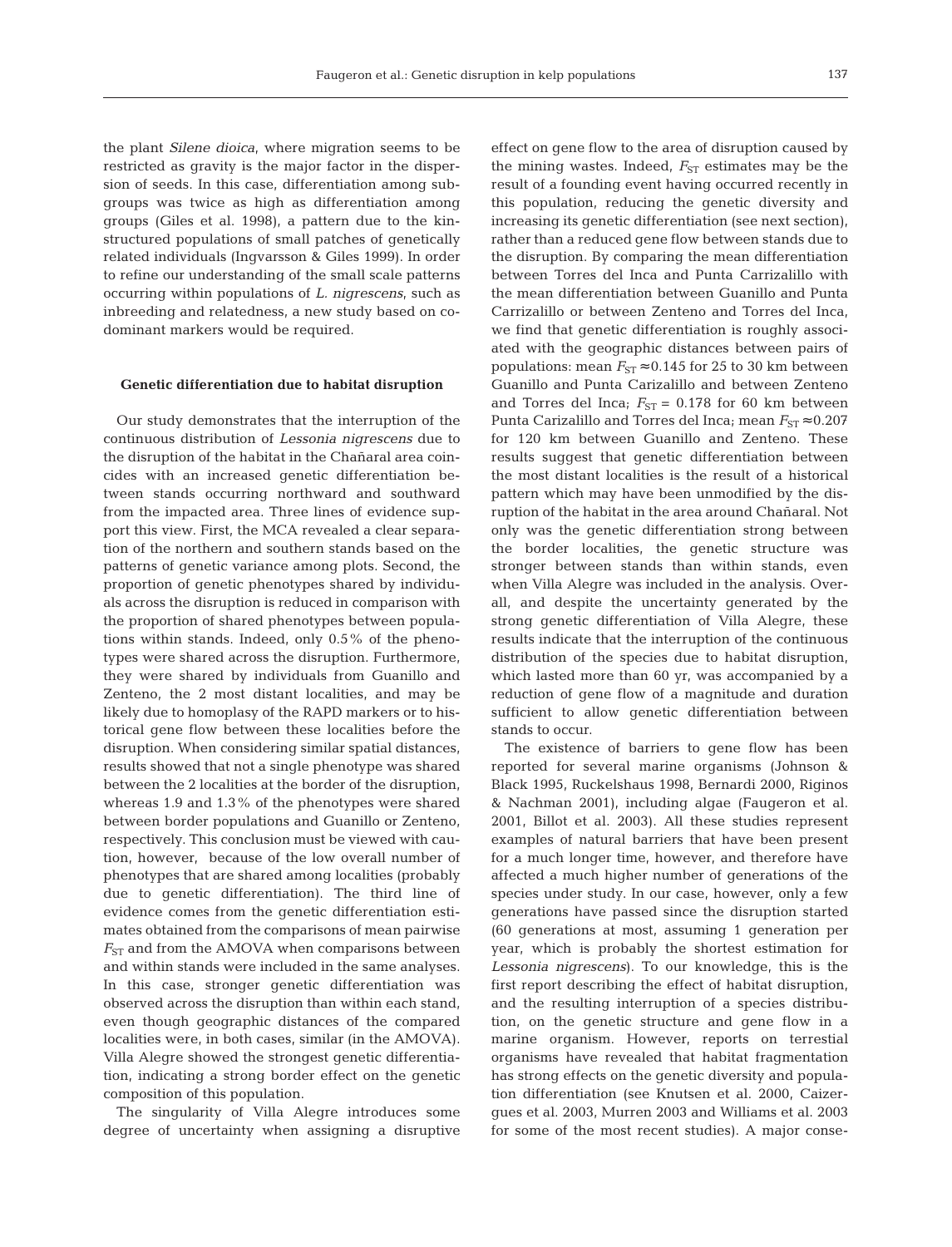quence of habitat disruption and fragmentation is its effect on the migration rates among populations. Habitat fragmentation creates new barriers, regardless of the dispersal capacity of a species, that reduce the chances for a propagule to recruit in a suitable habitat. Higgins et al. (2003) showed that the migration rate of a species is easily overestimated under habitat loss because most of the mating and most of the recruitment occur at a shorter distance than is allowed by the dispersal potential of the species. Furthermore, reproductive output may be reduced in fragmented plant populations, probably due to increased pollen limitation, as has been shown in the marine seagrass *Zostera marina* (Reusch 2003). In the case of *L. nigrescens*, which apparently disperses at short distances (but see Reed et al. 1988), the effect of habitat disruption over more than 40 km is likely to prevent the recruitment of spores coming from the opposite side of the disruption, reducing the realized migration rate across the impacted area to zero.

# **Recolonization or permanent limit at the border of the disruption?**

The populations at the border of the stands in Villa Alegre and Pan de Azúcar were of particular interest as they were expected to exhibit distinct patterns, such as a reduced density and/or a lower level of genetic diversity. Pan de Azúcar (edge of the northern stand) was lower in density than its neighbor Punta Carrizalillo, but no difference was observed for Guanillo. The low density of *Lessonia nigrescens* in Guanillo was, however, probably caused by heavy harvesting taking place in the area at the moment of sampling, which reduces the potential differences between border and control populations. Pan de Azúcar did not show a reduced genetic diversity nor an increased substructure or genetic differentiation as compared with the other populations of the northern stand. In fact, the highest values of genetic diversity were found in this locality, as well as some of the lowest proportions of shared genotypes.

On the other hand, Villa Alegre, which is at the edge of the southern stand, showed a reduced density, a slightly reduced proportion of polymorphic loci (although the difference was not statistically significant) and a higher proportion of phenotypes shared by 2 or more individuals. The most striking feature of Villa Allegre was its strong genetic differentiation from all the other populations, and the strength of the within-locality genetic sub-structuring. Furthermore, MCA clearly differentiated its most peripheral plot. These results may be an indication that this population was established recently and had experienced some founder effect. It further suggests that recolonization is occurring northward. The detection of some signals of a recent foundation raises the question of whether a recolonisation process in the impacted area is really taking place. Alternatively, it could be suggested that the observed patterns were the result of a stochastic process of repeated foundation and extinction events affecting the populations at this edge of the disruption. A fluctuating influence of the heavy metal pollution at the edges of the impacted area may explain such a stochastic process. We should also take into account, however, that the composition of the mining wastes has recently changed. Indeed, initial discharges from the mine brought dissolved copper and particulate sandy tailings into the coast, a situation that changed in 1990 when only 'clear' waters (wastes without tailings) started to be released. The question of why *Lessonia nigrescens* remains absent from the impacted area and its surroundings, considering the new conditions, is still open. There are 2 main hypotheses to explain this absence. The first is that *L. nigrescens* disperses at such short distances that the recolonisation process is very slow. This hypothesis is, at the least, controversial. Indeed, in one case after massive and extensive mortality of *L. nigrescens* during the strong El Niño event of 1982–1983, *L. nigrescens* recolonized, in 20 yr, more than 50 km (Martínez et al. 2003). In the case of the human-induced disruption around Chañaral, the breach between the northern and the southern stand is almost 40 km and it has remained open for 60 yr. The second hypothesis is that *L. nigrescens* cannot recolonize because the habitat is still not suitable. Simultaneous studies indicate that *L. nigrescens* is sensitive to copper contamination, as suggested by the inefficient physiological responses to oxidative stress expressed in individuals transplanted into the impacted sites and by the negative effect of copper-enriched seawater of the impacted area on spore settlement and germination (J. A. Correa unpubl. data). These results suggest that, although dispersion and recruitment of meiospores is possible, survival and sexual maturation of microscopic gametophytes and macroscopic sporophytes can be strongly limited in impacted areas, severely reducing the possibility of recolonization. Thus, recolonization is probably not occurring, except sporadically, in Villa Alegre, where the effects of pollution may have ceased.

In conclusion, we have shown that *Lessonia nigrescens* populations exhibit a highly genetic structure at small geographic scales, probably induced by short distance dispersal of spores and/or gametes. Our study confirms the fact that continuous kelp beds are affected by habitat fragmentation (Billot et al. 2003)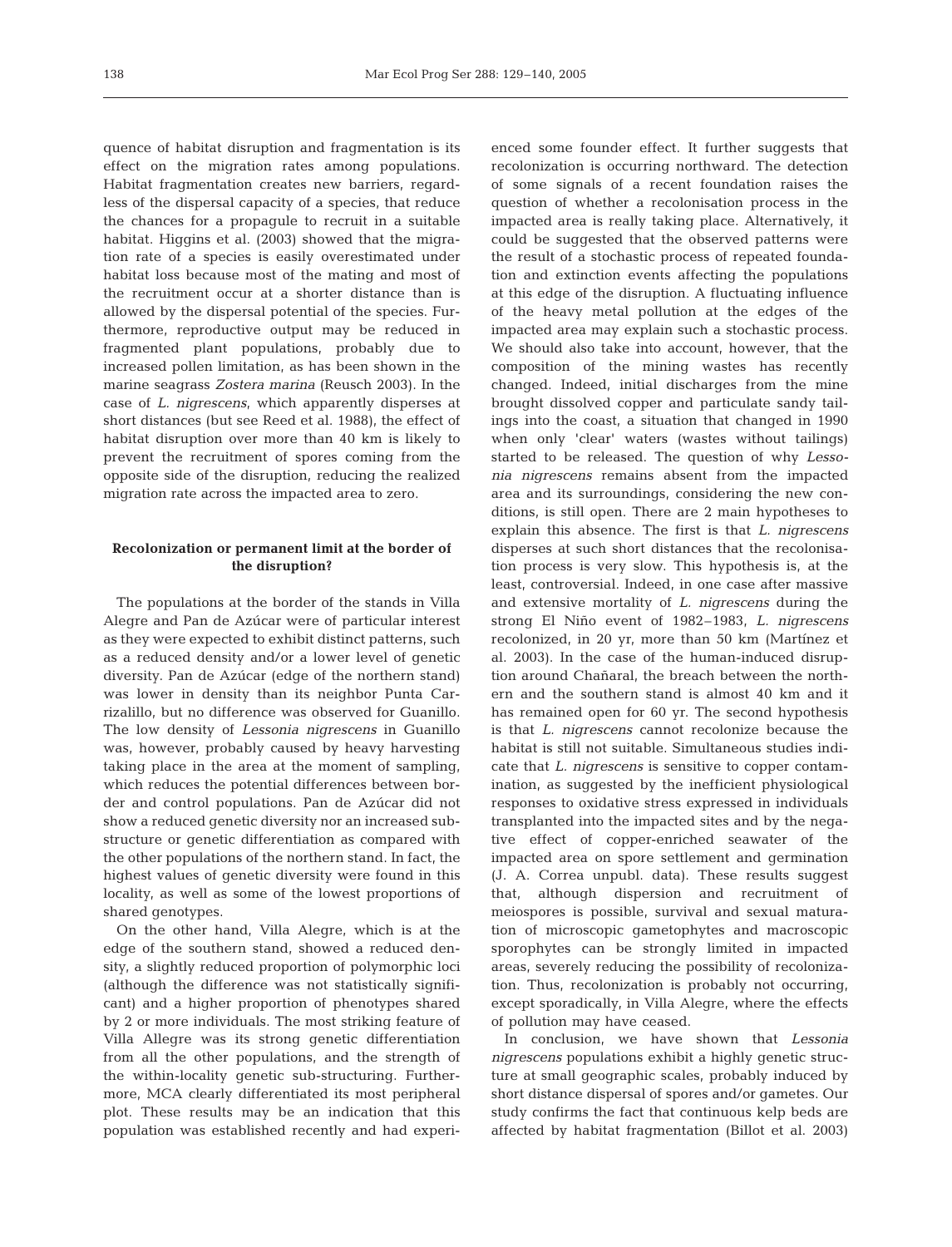and for the first time stresses the role of humaninduced disruption on the genetic connectivity of seaweed populations.

*Acknowledgements*. Help from A. Silva and G. Rodriguez with field sampling and laboratory work greatly improved the efficiency of this study. We are also deeply in debt to C. Camus, L. Contreras, C. Henriquez, C. Lopez and G. Parada for their help with field sampling. Special recognition is given to 2 anonymous reviewers who contributed significantly to an improvement of the original version of the manuscript. Funding was provided by grants FONDAP-FONDECYT 1501- 0001, ECOS-CONICYT C02B02 and IAI-SGP 024. S.F. was supported by grant INCO-DEV ICA4-CT-2001-10021.

#### LITTERATURE CITED

- Belkir K, Borsa P, Goudet J, Chiki L, Bonhomme F (1996) Genetix, Logiciel sous Windows™ pour la génétique des populations. Laboratoire Génome, Populations, Interactions. CNRS UMR 5000. Université Montpellier II, Montpellier
- Bernardi G (2000) Barriers to gene flow in *Embiotica jacksoni*, a marine fish lacking pelagic larval stage. Evolution 54:226–237
- Billot C, Engel CR, Rousvoal S, Kloareg B, Valero M (2003) Current patterns, habitat discontinuities and populations gentic structure: the case of the kelp *Laminaria digitata* in the English Channel. Mar Ecol Prog Ser 253:111–121
- Bohonak AJ (1999) Dispersal, gene flow, and population structure. Q Rev Biol 74:21–45
- Bussell JD (1999) The distribution of random amplified polymorphic DNA (RAPD) diversity amongst populations of *Isotoma petraea* (Lobeliaceae). Mol Ecol 8:775–789
- Caizergues A, Rätti O, Helle P, Rotelli L, Ellison L, Rasplus J Y (2003) Population genetic structure of male black grouse (*Tetrao tetrix* L.) in fragmented vs. continuous landscapes. Mol Ecol 12:2297–2305
- Cancino J, Santelices B (1981) The ecological importance of kelp-like holdfasts as habitat of invertebrates in Central Chile. II. Factors affecting community organization. Proc Int Seaweed Symp 10:241–246
- Castilla JC, Nealler E (1978) Marine environmental impact due to mining activities of El Salvador copper mine, Chile. Mar Pollut Bull 9:67–70
- Correa JA, Castilla JC, Ramírez M, Varas M and 5 others Copper, copper mining tailing and their effects on marine algae in northern Chile. J Appl Phycol 11:57–67
- Destombe C, Godin J, Lefebvre C, Dehorter O, Vernet P (1992) Differences in dispersal abilities of haploid and diploid spores of *Gracilaria verrucosa* (Gracilariales, Rhodophyta). Bot Mar 35:93–98
- Engel C, Wattier R, Destombe C, Valero M (1999) Performance of non-motile male gametes in the sea: analysis of paternity and fertilization success in a natural population of a red seaweed, *Gracilaria gracilis*. Proc R Soc Lond B 166:1879–1886
- Engel CR, Destombe C, Valero M (2004) Mating system and gene flow in the red seaweed *Gracilaria gracilis*: effects of haploid-diploid life history and intertidal rocky shore landscape on fine-scale genetic structure. Heredity 92:289–298
- Excoffier L, Smouse PE, Quattro JM (1992) Analysis of molecular variance inferred from metric distances among DNA

haplotypes: application to human mitochondrial DNA restriction data. Genetics 131:479–491

- Faugeron S (2002) Epidemiology, biologie et génétique des populations de *Mazzaella laminarioides* (Rhodophyta) infectée par *Endophyton ramosum* (Chlorophyta) et par *Pleurocapsa* sp. (Cyanobactérie). PhD thesis, Université Lille I, Lille
- Faugeron S, Valero M, Destombe C, Martin EA, Correa JA (2001) Hierarchical spatial structure and discriminant analysis of genetic diversity in the red alga *Mazzaella laminarioides* (Gigartinales, Rhodophyta). J Phycol 37: 705–716
- Giles BE, Lundqvist E, Goudet J (1998) Restricted gene flow and subpopulation differentiation in *Silene dioica*. Heredity 80:715–723
- Guinand B (1996) Use of multivariate model using allele frequency distributions to analyse patterns of genetic differentiation among populations. Biol J Linn Soc 58:173–195
- Hanski I, Gilpin ME (eds) (1997) Metapopulation biology. Ecology, genetics and evolution. Academic Press, San Diego, CA
- Higgins SI, Lavorel S, Revilla E (2003) Estimating plant migration rates under habitat loss and fragmentation. Oikos 101:354–366
- Ingvarsson PK, Giles BE (1999) Kin-structured colonization and small-scale genetic differentiation in *Silene dioica*. Evolution 53:605–611
- Johnson MS, Black R (1995) Neighbourhood size and the importance of barriers to gene flow in an intertidal snail. Heredity 75:142–154
- Jones CG, Lawton JH, Shachak M (1994) Organisms as ecosystem engineers. Oikos 69:373–86
- Knutsen K, Rukke BA, Jorde PE, Ims RA (2000) Genetic differentiation among populations of the beetle *Bolitophagus reticulatus* (Coleoptera: Tenebrionidae) in a fragmented and a continuous landscape. Heredity 84:667–676
- Kusumo HT, Druehl LD (2000) Variability over space and time in the genetic structure of the winged kelp *Alaria marginata*. Mar Biol 136:397–409
- Lüning K, Müller DG (1978) Chemical interaction in sexual reproduction of several Laminariales: release and attraction of spermatozoids. Z Pflanzenphysiol 89:33–41
- Manel S, Shwartz MK, Luikart G, Tarbelet P (2003) Landscape genetics: combining landscape ecology and population genetics. Trends Ecol Evol 18:189–197
- Martínez EA, Santelices B (1998) Selective mortality on haploid and dilpoid microscopic stages of *Lessonia nigrescens* Bory (Phaeophyta, Laminariales). J Exp Mar Biol Ecol 229:219–239
- Martínez EA, Cardenas L, Pinto R (2003) Recovery and genetic diversity of the intertidal kelp *Lessonia nigrescens* (Phaeophyceae) 20 years after El Niño 1982/83. J Phycol 39:504–508
- Muñoz M, Santelices B (1989) Determination of the distribution and abundance of the limpet *Scurria scurra* on the stipes of the kelp *Lessonia nigrescens* in Central Chile. Mar Ecol Prog Ser 54:277–285
- Murren CJ (2003) Spatial and demographic population genetic structure in *Catasetum viridiflavum* across a human-disturbed habitat. J Evol Biol 16:333– 342
- Norton TA (1992) Dispersal by macroalgae. Br Phycol J 27:293–301
- Palumbi S (1994) Genetic divergence, reproductive isolation and marine speciation. Annu Rev Ecol Syst 25:547–572
- Reed D, Laur D, Ebeling A (1988) Variation in algal dispersal and recruitment: the importance of episodic events. Ecol Monogr 58:321–335